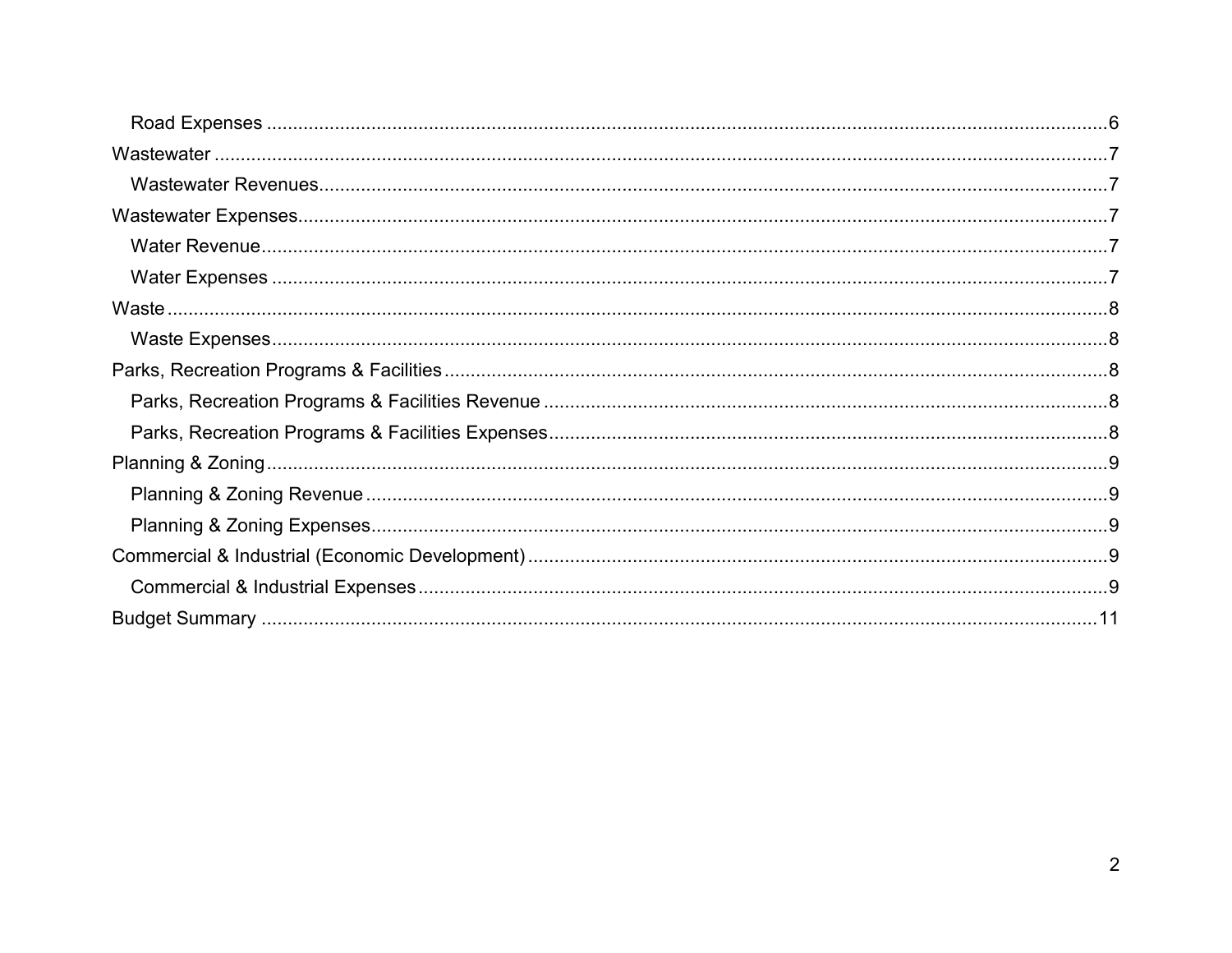# <span id="page-2-0"></span>General Government

#### <span id="page-2-1"></span>**Revenues**

Ontario Municipal Partnership Fund \$2,000,100. 0.99% increase from 2021

Former Gas Tax Funding now The Canada Community-Building Fund 2022 allocation \$106,024

Contribution from reserves in the current budget year are funds allocated in 2021 not completed and funds allocated for the 2022 Municipal Election in reserves

<span id="page-2-2"></span>Council Expenses

Salary Increase of 1.75%

Group Benefit increase of 4.6%

Increased IT costs which include Civic Web annual License, enhanced cyber security and hardware

Transfer to Reserve for Integrity Commissioner

Capital items include a projector, livestreaming equipment, flag & poles for Council

#### <span id="page-2-3"></span>Administration Expenses

Negotiated Salary Increase of 1.75%

Group Benefit increase of 4.6%

General Insurance increase of 8.8%

Increased costs for tax bill printing.

Asset Management Plan to be updated. This is a carry-over from 2021

Increased costs for software licenses that include our financial software, website, EV Charging Station, Accessibility and Digital Signature software.

Increased IT costs for software and hardware upgrades with the addition of increased cyber security functions.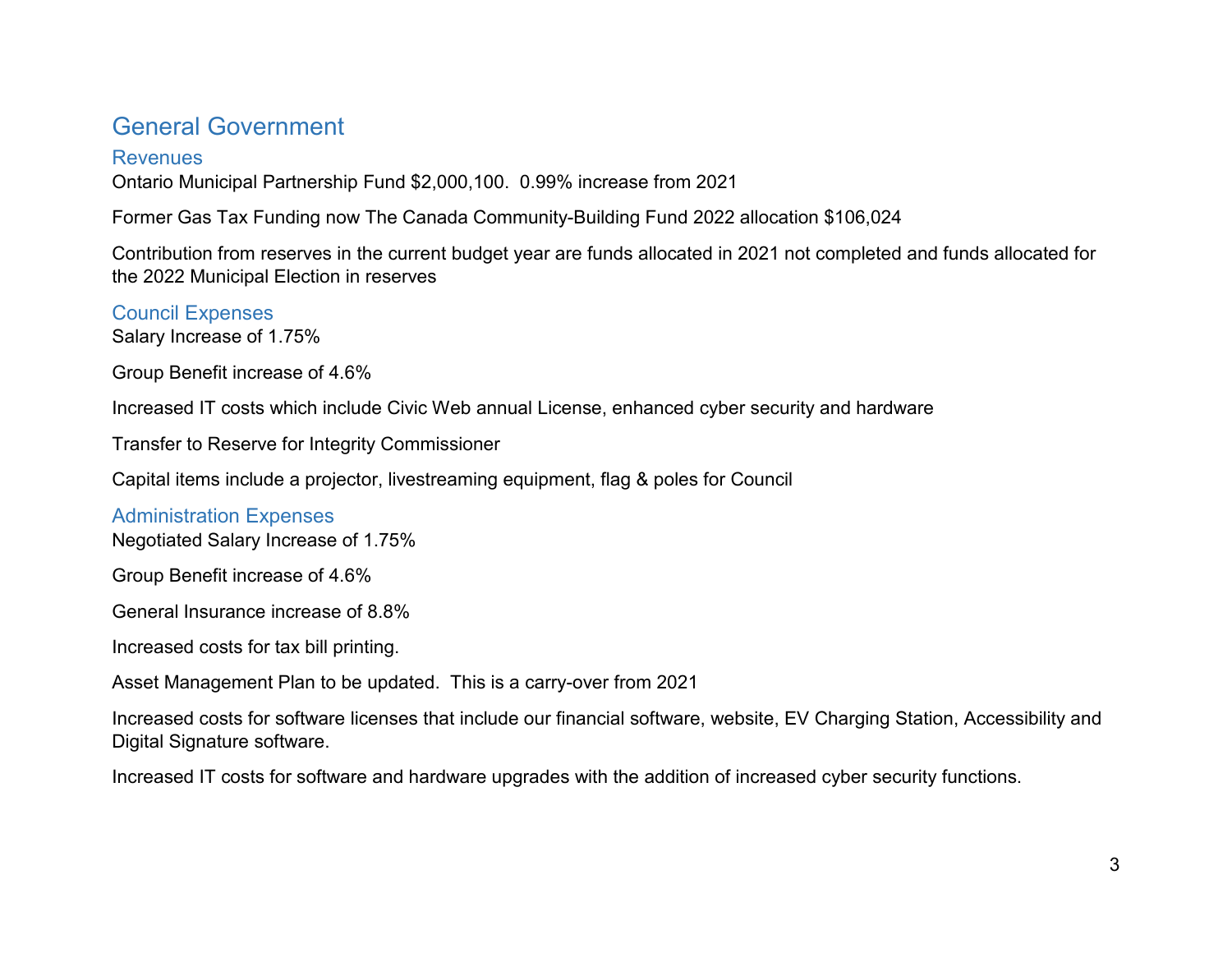Increased donation account to include \$3000 to all not for profit groups to apply for restart funding due to COVID-19 hardships.

Election Costs for the 2022 Municipal Election.

## <span id="page-3-0"></span>Fire

<span id="page-3-1"></span>Fire Revenue Transfer from Reserves are unspent funds in 2021 for fire hall upgrades

<span id="page-3-2"></span>Fire Expenses Negotiated Salary Increase of 1.75%

Group Benefit increase of 4.6%

General Insurance increase of 8.8%

Increased volunteer firefighter point system from \$62,000 to \$72,000

Increased software and hardware costs as per IT budget.

Contribution to reserves for future equipment purchases and SCBA's (3 pumpers, ATV, 2 F250, 3 tankers)

Capital includes bunker gear and fire hall upgrades.

### <span id="page-3-3"></span>Police

<span id="page-3-4"></span>Police Expenses Policing costs decreased by 2.19%. total expense \$1,183,699

## <span id="page-3-5"></span>Conservation Authority

<span id="page-3-6"></span>Conservation Authority Expenses Increase of 8.95%, total expense \$69536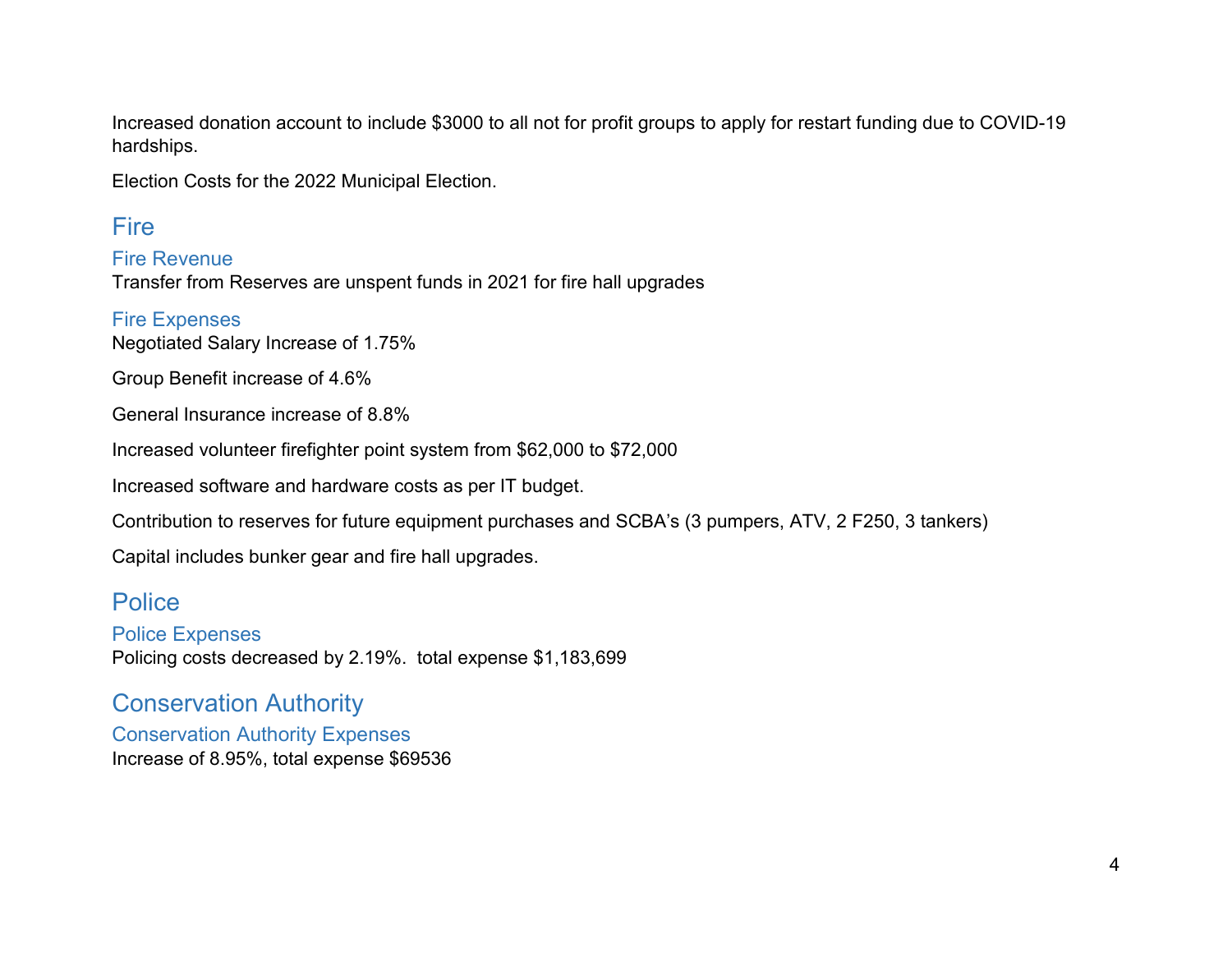## <span id="page-4-0"></span>Protective Inspection (Building)

#### <span id="page-4-1"></span>Protective Inspection Revenue Increased Building Permit revenue

Increased Septic Permit revenue

Transfer from reserve are funds not spent in 2021

### <span id="page-4-2"></span>Protective Inspection Expenses

Negotiated Salary Increase of 1.75%

Group Benefit increase of 4.6%

General Insurance increase of 8.8%

Increased Software Licences due to ICloud Permitting

Increased software and hardware costs as per IT budget.

Funds to be transferred to reserve for future vehicle replacement.

Capital includes purchasing a new vehicle and building renovations.

# <span id="page-4-3"></span>By-Law Enforcement

## <span id="page-4-4"></span>By-Law Enforcement Expenses

Negotiated Salary Increase of 1.75%

Group Benefit increase of 4.6%

General Insurance increase of 8.8%

Increased software and hardware costs as per IT budget.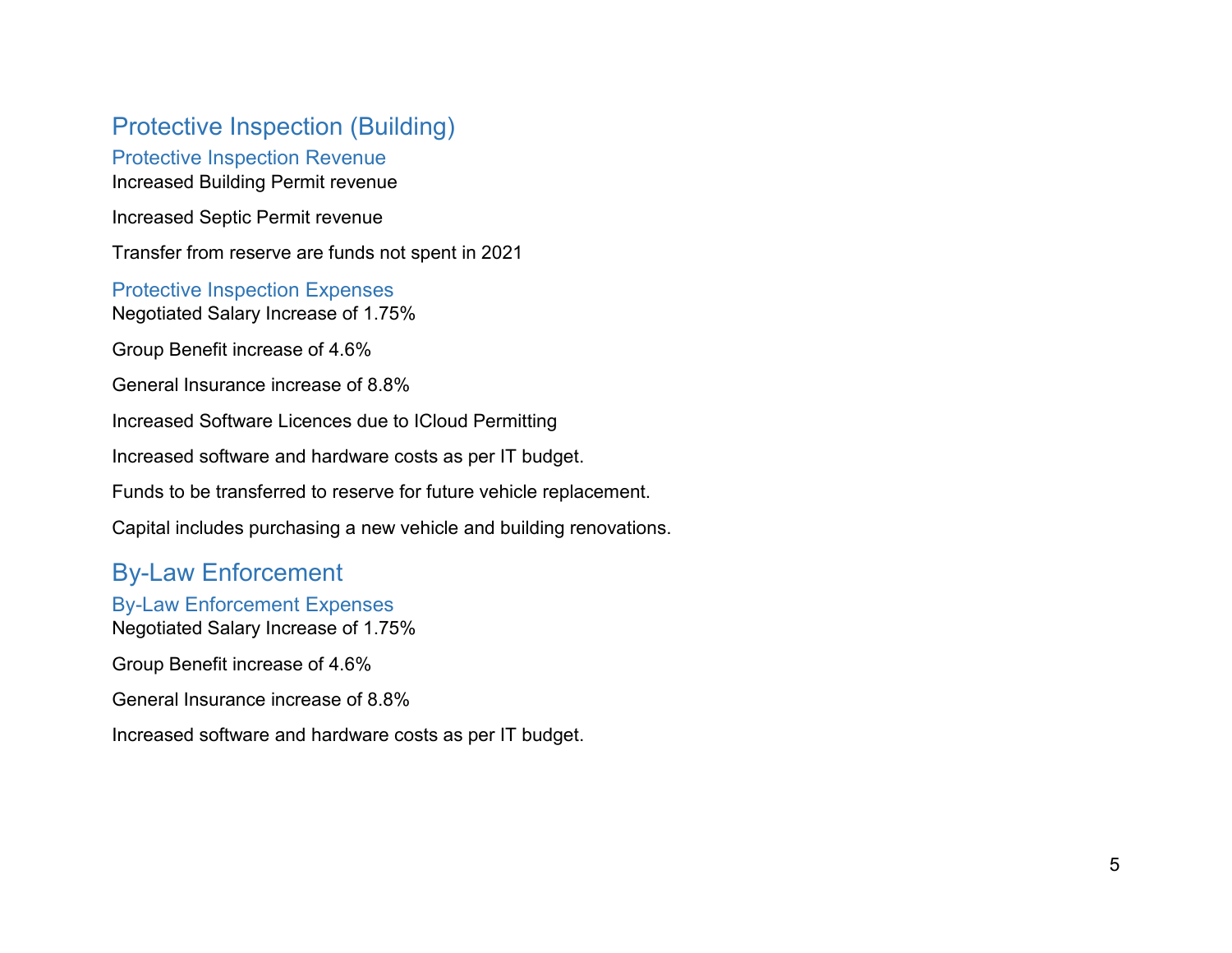## <span id="page-5-0"></span>Emergency Measures

#### <span id="page-5-1"></span>Emergency Measures Expenses

Increased cost for COVID 19 protocols and supplies

## <span id="page-5-2"></span>Roads

#### <span id="page-5-3"></span>Road Revenue

Continued funding for OCIF Top Up formula based funding, \$100,000

Grant Revenue includes Canada Community-Building Fund from 2021 for West Eels Lake Road paving and the ICIP Grant for South Wilberforce Bridge

Transfer from Reserves include funds not completed in 2021 (Earls Bridge, WELR, Dyno Road & funds allocated for SWB)

#### <span id="page-5-4"></span>Road Expenses

Negotiated Salary Increase of 1.75%

Group Benefit increase of 4.6%

General Insurance increase of 8.8%

Increased software and hardware costs as per IT budget.

Increased training requirements

Increased personal protection equipment and health & safety requirements

Transfer to Reserve includes funds for future grader and reserve repayment

Capital includes Garage repairs, Tractor, Earl's Bridge, Upper Paudash Road-Labrador surface treatment, Inlet Bay Road surface treatment, guiderails and South Wilberforce Bridge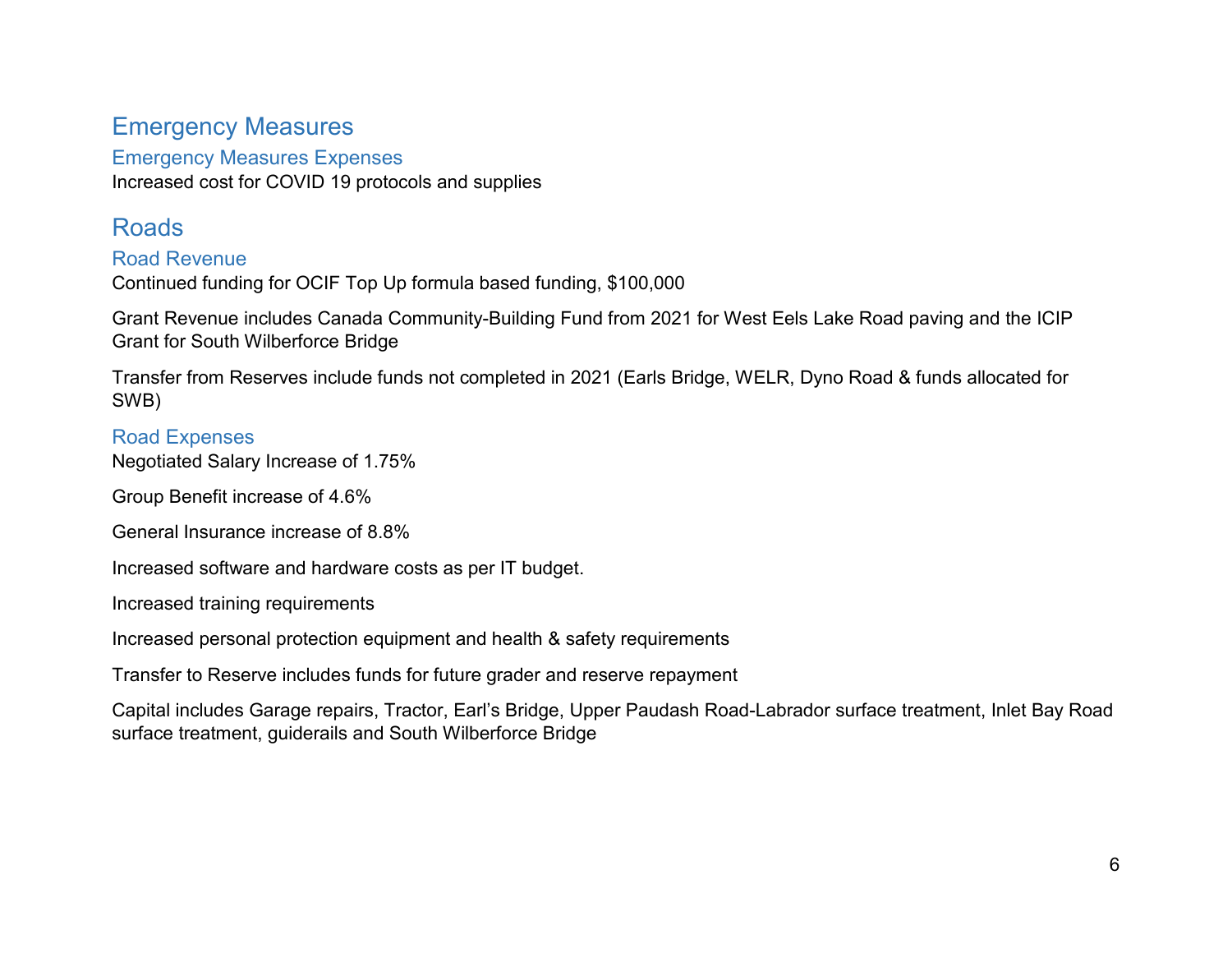## <span id="page-6-0"></span>**Wastewater**

#### <span id="page-6-1"></span>Wastewater Revenues

4% user fee increase as per water/wastewater financial plan

Additional Canada Community-Building Funds received in 2021 so \$75,000 utilized for new pumps for backup pumping station, electrical upgrades, flow meter, controls etc.

Transfer from reserve include unspent funds in 2021

## <span id="page-6-2"></span>Wastewater Expenses

Negotiated Salary Increase of 1.75%.

Group Benefit increase of 4.6%

General Insurance increase of 8.8%

Increased software and hardware costs as per IT budget.

Capital includes a new truck and new pumps for backup pumping station, electrical upgrades, flow meter, controls etc.

#### <span id="page-6-3"></span>Water Revenue

4% user fee increase as per water/wastewater financial plan

Additional Canada Community-Building Funds received in 2021 so \$20,000 used to offset water capital upgrades in Ward 4

Includes transfer from reserve to cover short fall for operating expenses

#### <span id="page-6-4"></span>Water Expenses

Negotiated Salary Increase of 1.75%.

Water Supervisor fully funded by Water/Wastewater

Group Benefit increase of 4.6%

General Insurance increase of 8.8%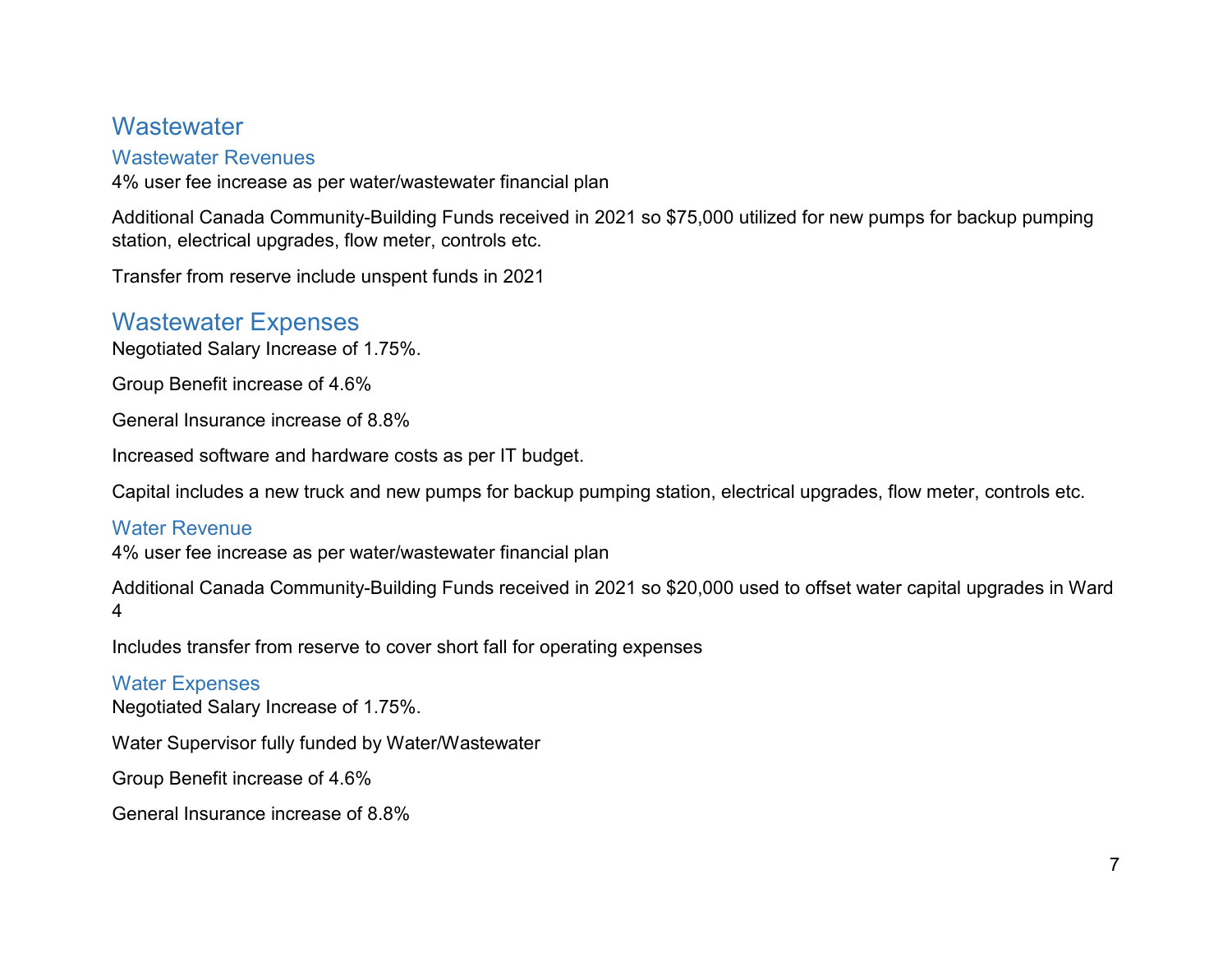Increased software and hardware costs as per IT budget.

Increased costs for water treatment

Transfer to reserve for future water main replacement \$100,000and service connections \$25000 in Ward 1

Capital includes upgrades to service connections in Ward 4

## <span id="page-7-0"></span>**Waste**

<span id="page-7-1"></span>Waste Expenses Negotiated Salary Increase of 1.75%. Group Benefit increase of 4.6% General Insurance increase of 8.8% Increased software and hardware costs as per IT budget. Increased monitoring costs Increased Hazardous Waste days Capital includes \$20,000 for enhancements to Landfill Sites

<span id="page-7-2"></span>Parks, Recreation Programs & Facilities

<span id="page-7-3"></span>Parks, Recreation Programs & Facilities Revenue ICIP Covid Funding for Herlihey Park \$100,000

Transfers from Reserves include unspent funds from 2021 for Capital projects

<span id="page-7-4"></span>Parks, Recreation Programs & Facilities Expenses Negotiated Salary Increase of 1.75%.

Group Benefit increase of 4.6%

General Insurance increase of 8.8%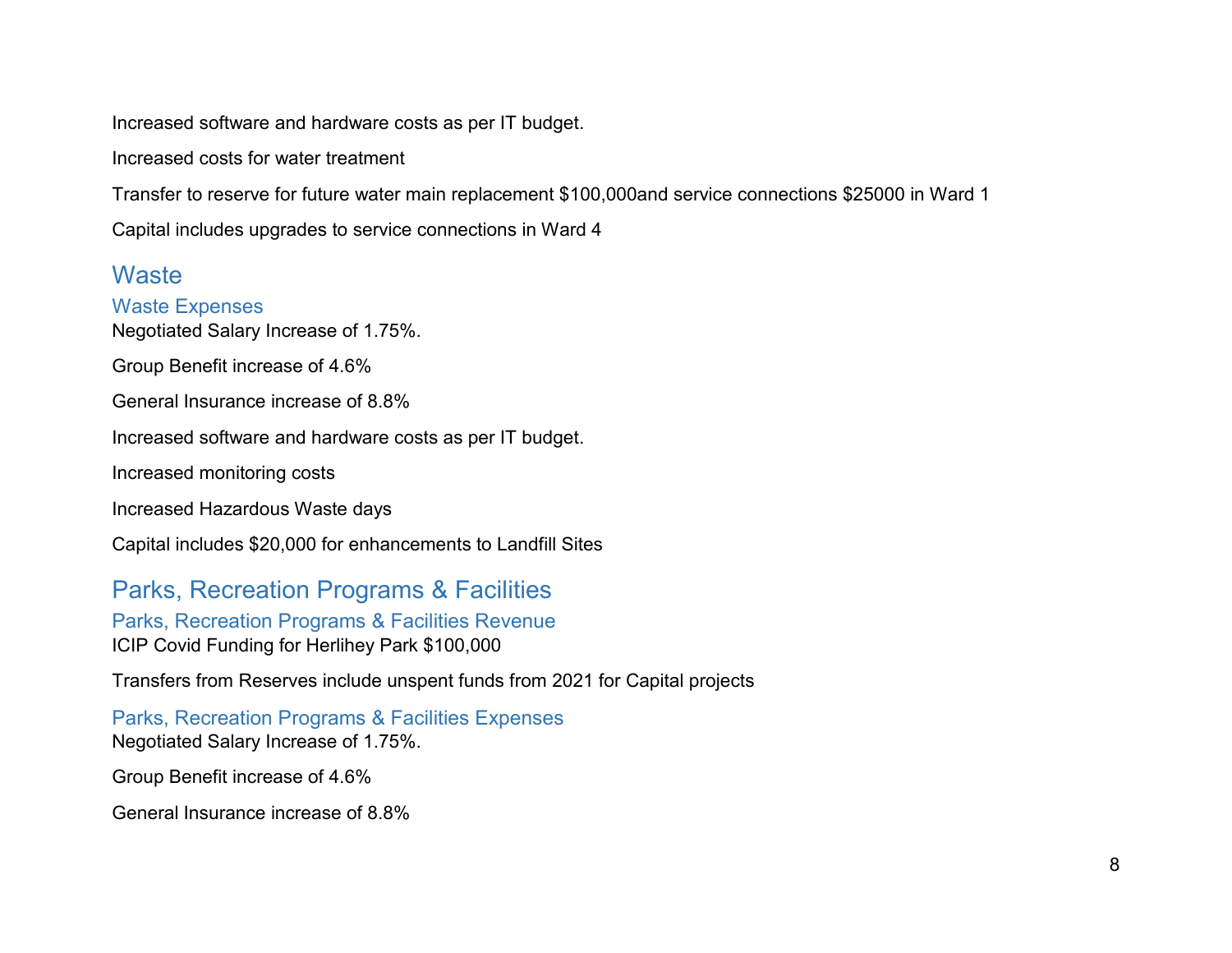Increased software and hardware costs as per IT budget.

Funds for Canada Day

Funds to provide gravel for Parquin Trail

Transfer to Reserve Includes future Zamboni replacement and half ton replacements

Capital includes Cardiff Pool Change Rooms, Arena upgrade, New Fridge for Highland Grove and Herlihey Park

<span id="page-8-1"></span><span id="page-8-0"></span>Planning & Zoning Planning & Zoning Revenue Increased revenue due to increased planning applications.

<span id="page-8-2"></span>Planning & Zoning Expenses Negotiated Salary Increase of 1.75%.

Group Benefit increase of 4.6%

General Insurance increase of 8.8%

Increased software and hardware costs as per IT budget.

Increased Training

Increased Office Supplies and replacement of office equipment

Official Plan Update

Transfer to reserve for future comprehensive zoning bylaw review (maps)

## <span id="page-8-3"></span>Commercial & Industrial (Economic Development)

#### <span id="page-8-4"></span>Commercial & Industrial Expenses

Geocaching and Information Centre supplies are included in the Parks, Recreation Programs & Facilities budget. Costs decreased in 2022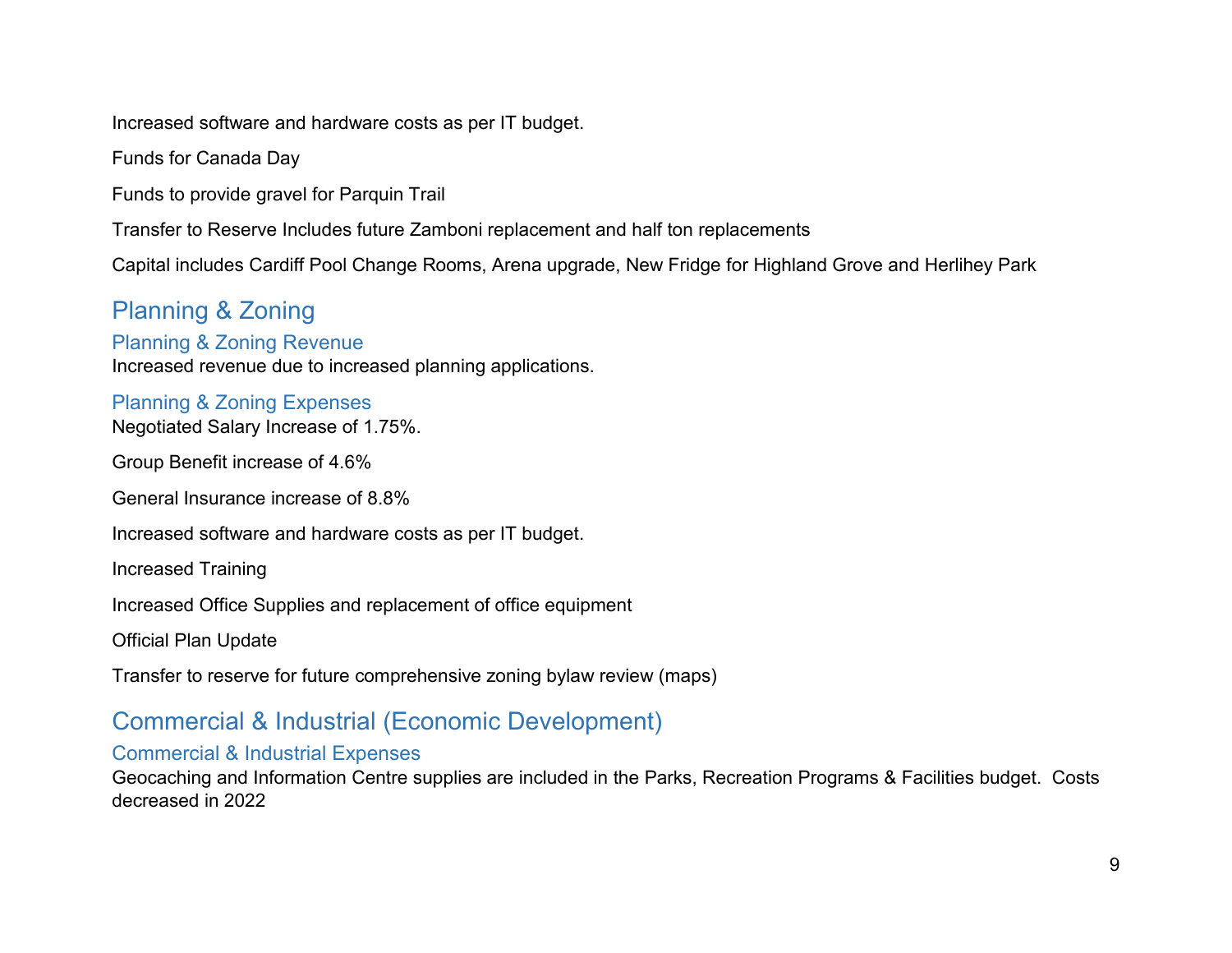Negotiated Salary Increase of 1.75%.

General Insurance increase of 8.8%

Increased software and hardware costs as per IT budget.

Mineral Claims to be surveyed and additional costs for leases and fees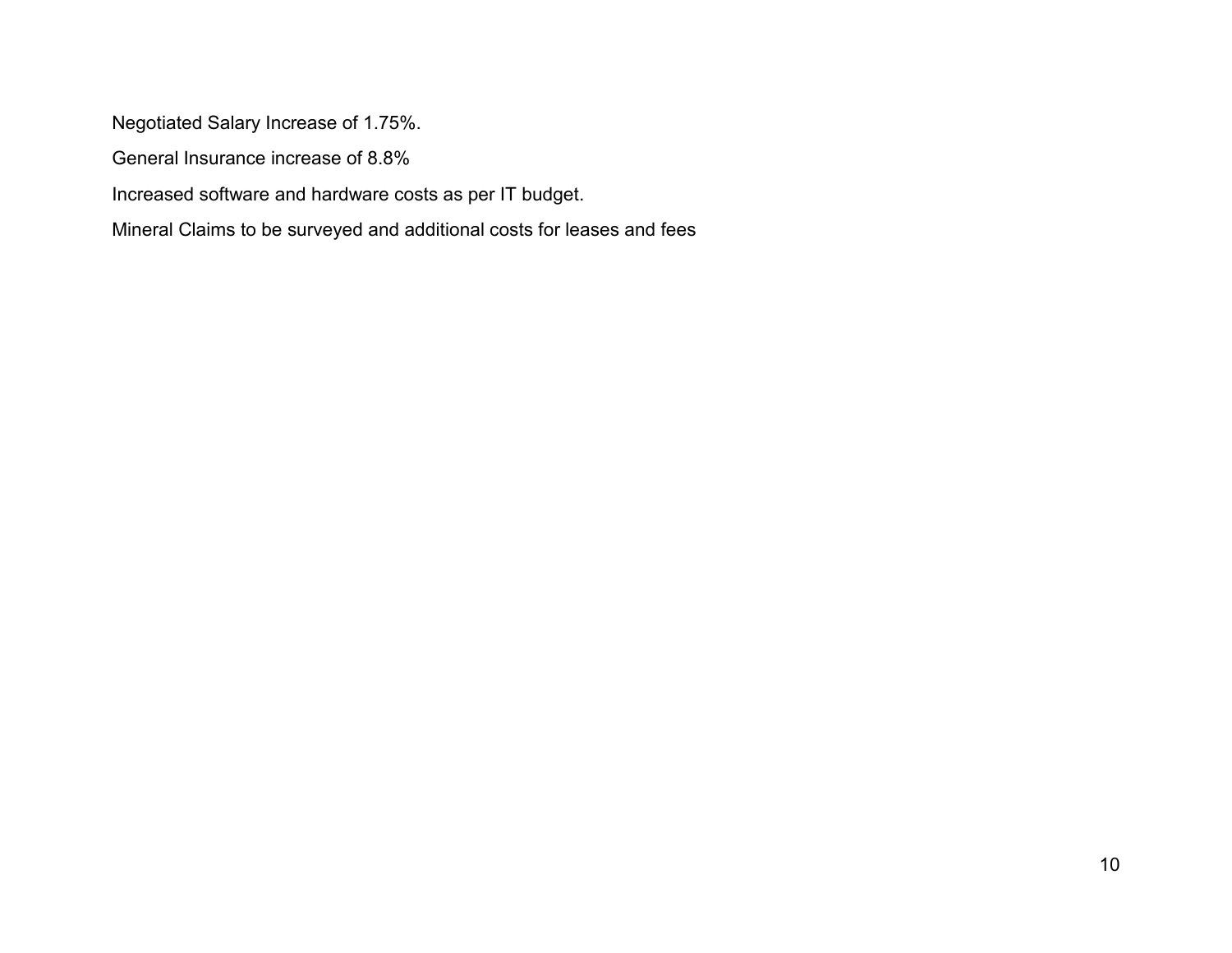# <span id="page-10-0"></span>Budget Summary

Overall Increase from the 2021 Budget to the 2022 Budget is \$146,232.00. This equates to a 1.48% municipal tax rate increase.

2022 - \$100,000 0.005150 \$515.00

2021 - \$100,000 0.005075 \$507.50

\$7.50 on \$100,000 assessment.

1.48%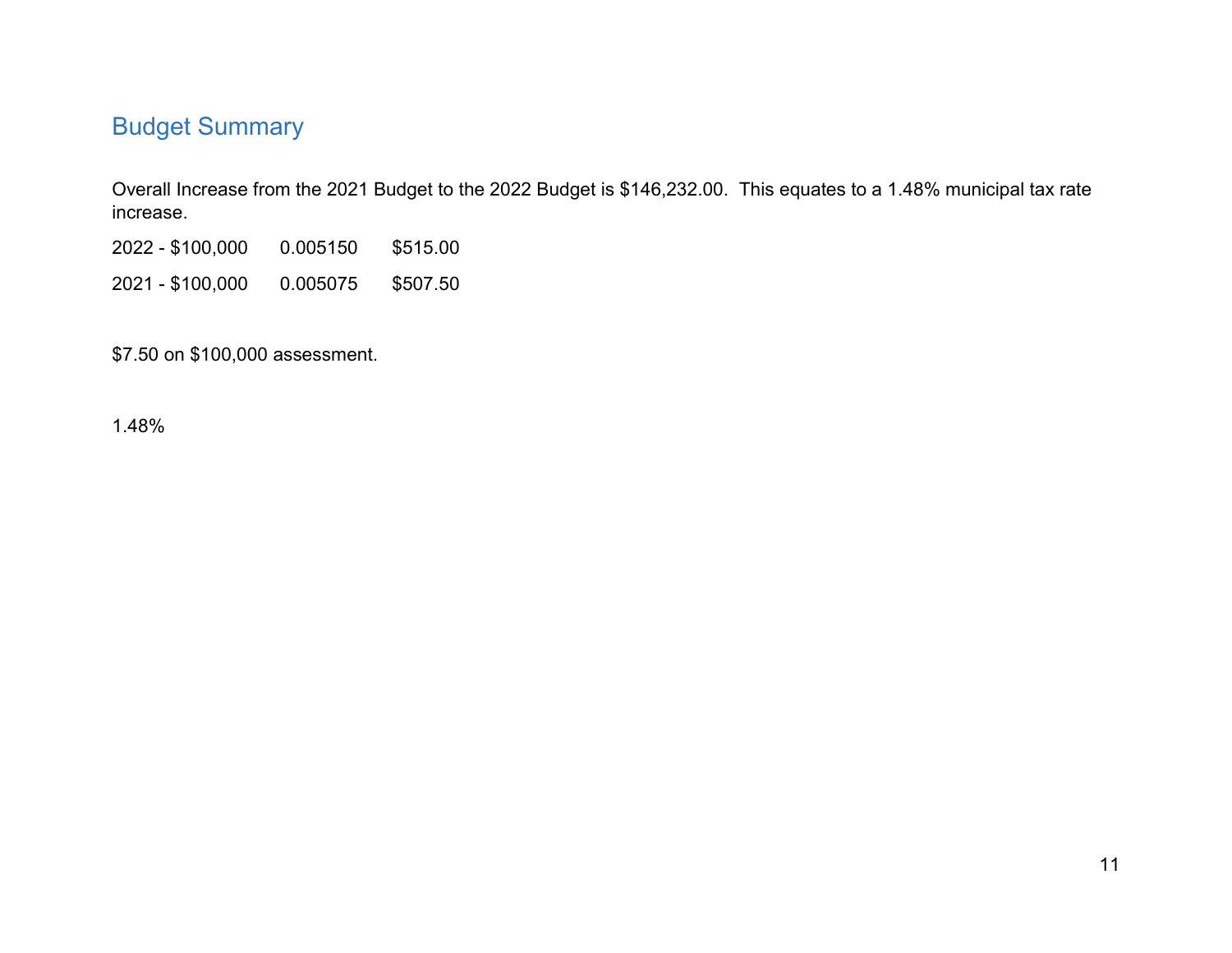

#### Assessment Growth

Assessments Weighted Assessments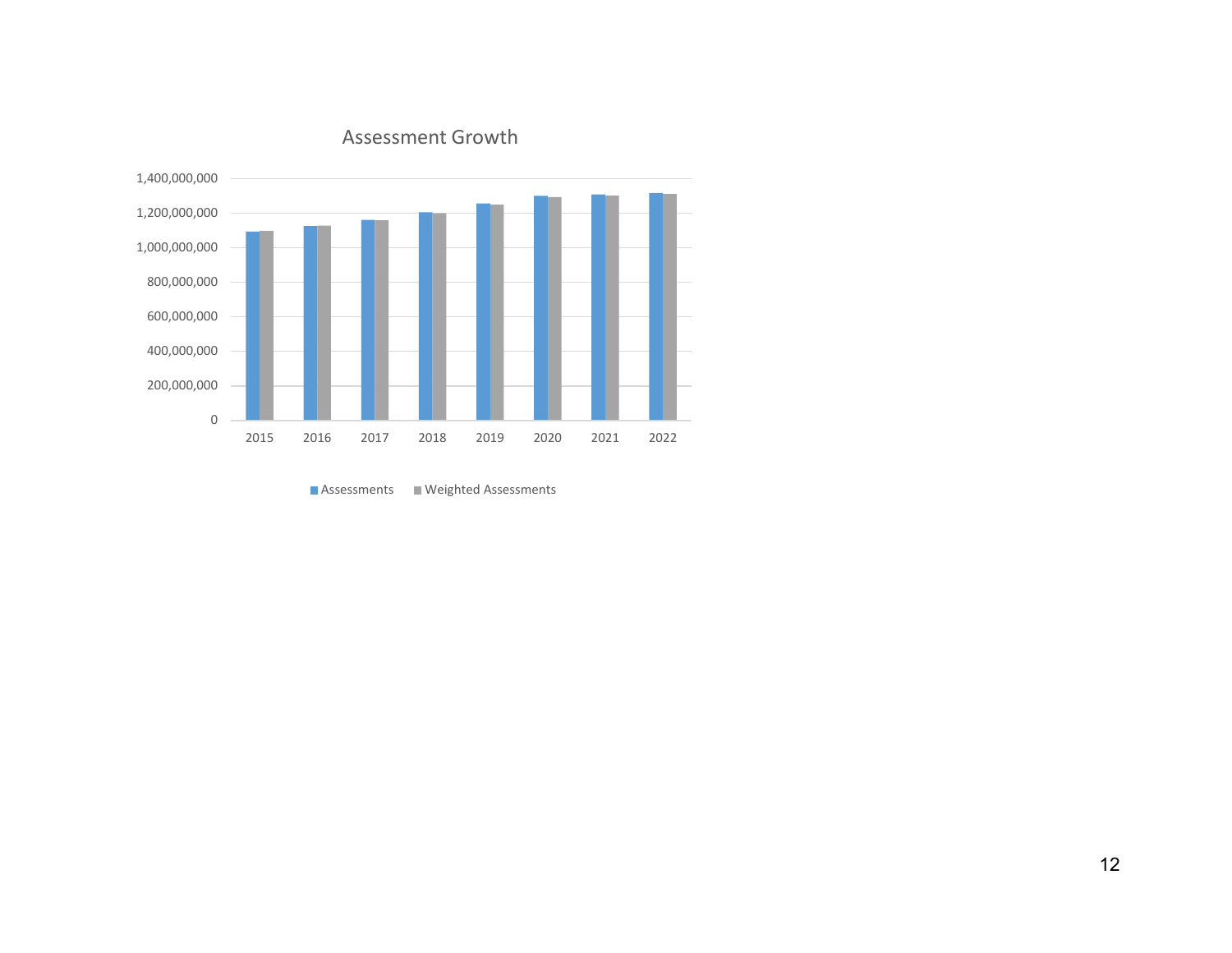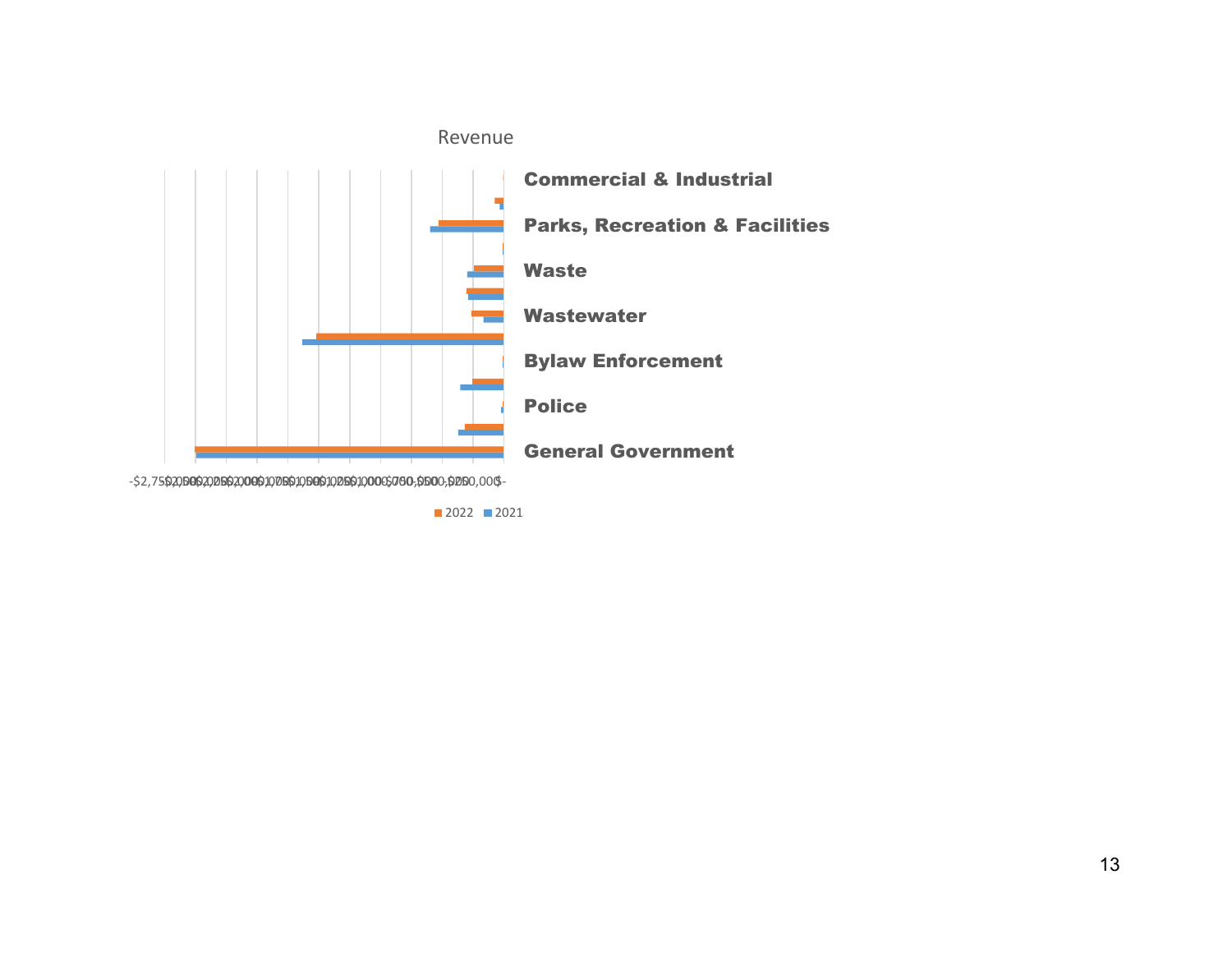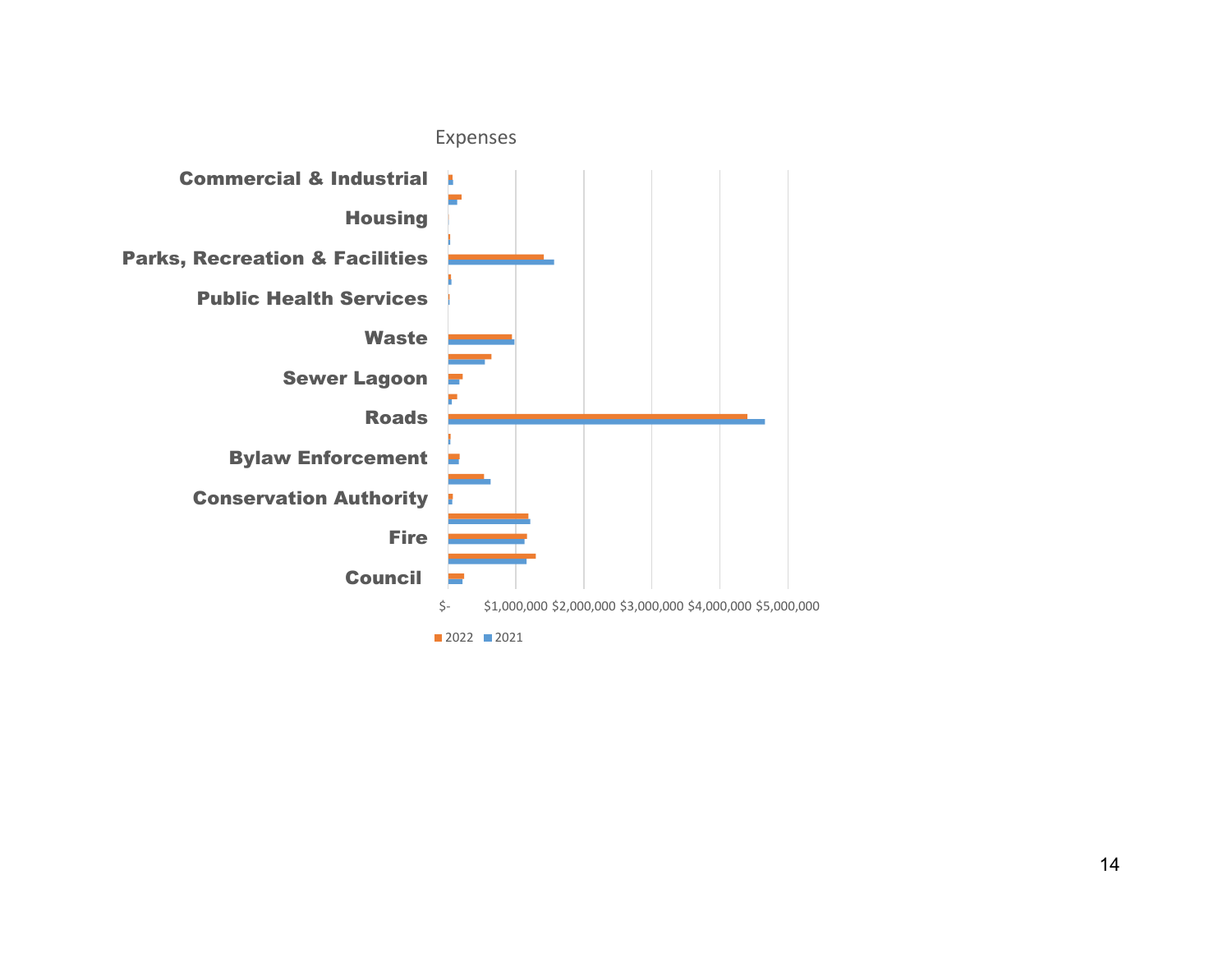